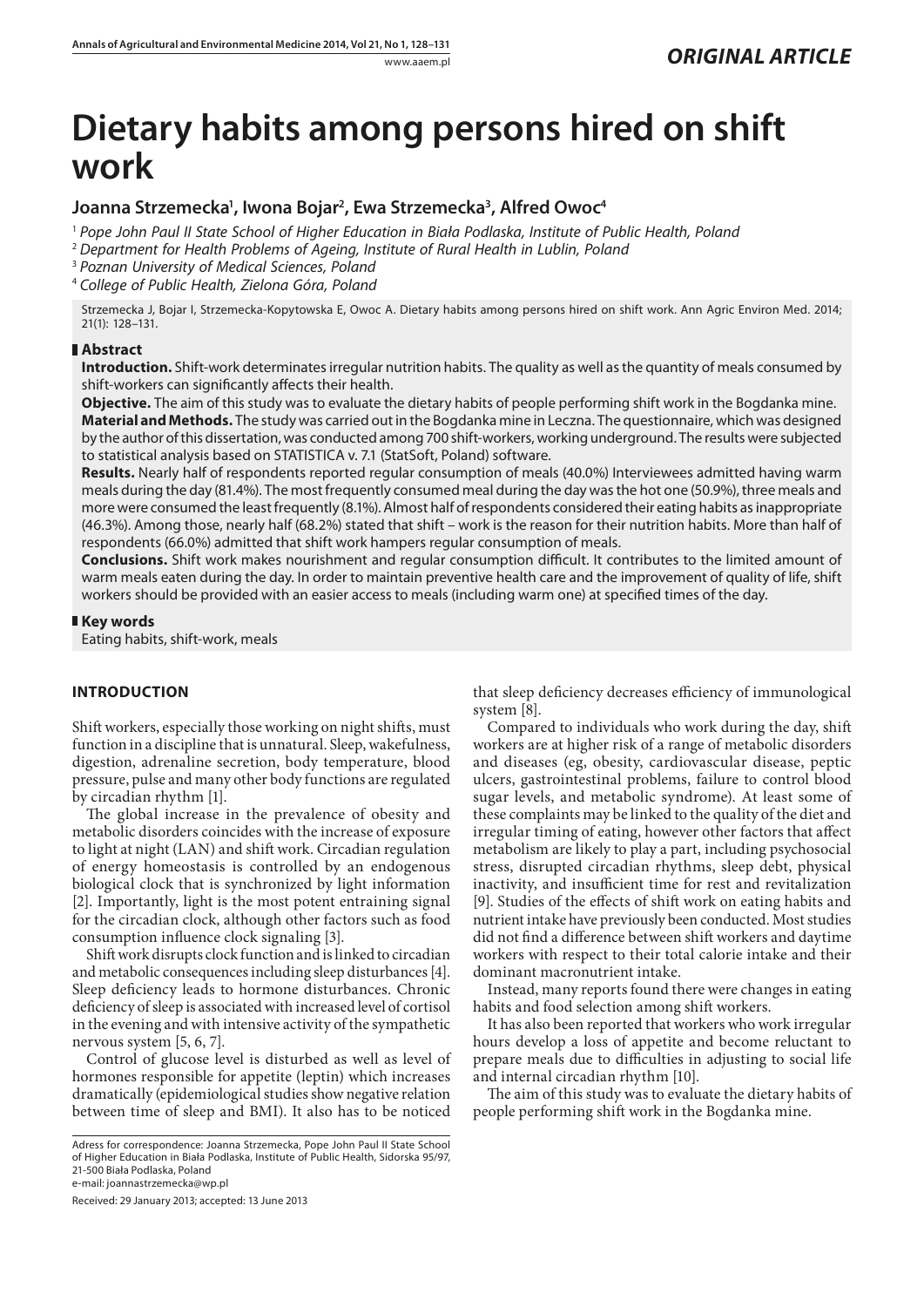## **METHODS (Methodology)**

Studies were conducted in the Bogdanka mine in Leczna. Respondents working underground in a shift system were randomly chosen, independently of their position.

700 hundred workers who attended compulsory courses at the workplace in the period of January- April 2006 were examined. The questionnaire was designed by the author of this dissertation. In order to verify this scientific tool, a pilot investigation was carried out (50 people). This approach created the final version of questionnaire.

The forms included the following issues: age*,* length of shift work service, and influence of shift-work on eating habits of respondents. The results were subjected to statistical analysis. In order to identify distinctions and dependences between variables,  $\chi^2$  test was used. For small numbers, Yates correction was applied. 5% inference error was considered. Values with probability < 0.05 were taken as statistically significant. Statistical analysis was based on STATISTICA v. 7.1 software (StatSoft, Poland)

#### **RESULTS**

In order to evaluate the lifestyle of respondents, regularity of their meals was analyzed.

Nearly half of the interviewees admitted regular consumption of meals (40.0%).

Significantly, the affirmative answers were given mostly by young people at the age of 21–30 (50.0%). Also men at the age of 31–40 declared regular meals (27.0%). People aged 41–50 were the least regular of consumers (40.8%) (Tab. 1).

Respondents confirmed presence of hot meals in daily consumption (81.4%) (Tab. 1).

Most frequently, the responders ate one warm meal during the day (50.9%), a few ate three meals and more (8.1%) (Tab. 1).

Significant relation between age, job tenure and behaviours as well as number of warm meals during the day, was observed (p<0.05) (Tab. 1, 2).

Men at the age of 51 and over (12.1%) (Tab.1) with the shift work tenure accounting for 1 up to 10 years (5.3%) (Tab.2) were noticed as the most numerous group which do not eat warm meals during the day. Respondents at the age of 21–30 (63.4%) (Tab.1) whose job tenure accounted for 1–10 years (56.8%) (Tab.2) mostly declared eating one warm meal during the day.

The highest percentage of those who declared they regularly eat warm meals referred to men at the age of 41–50 (86.5%) (Tab.1) that had done shift work for over 21 years (87.7%) (Tab. 2).

The youngest respondents (63.4%) (Tab.1) and those with the shortest work experience (56.8%) (Tab. 2), were among the group which ate warm meals most often. Such tendency decreased along with the age and length of job tenure. Consumption of two or three meals during the day increased along with age and years of work experience.

Nearly half of respondents considered their eating habits as inappropriate (46.3%). Among those, more than half (68.2%) pointed to shift work as the reason for their irregular nutrition habits (Tab.1, 2, 3). Such an opinion was declared by the oldest men, at the age of 51 and over, (78.6%) and their number decreased along with younger (Tab. 1)

**Table 1.** Regular food consumption, presence of hot meals in daily consumption, proper nourishment, shift-work as the cause of irregular consumptions, amount of warm meals consumed each day by respondents, shift-work as the cause of incorrect nourishment marked by aged of respondents

|                                                                           |                | Age [years] |           |           |                |              |                                |
|---------------------------------------------------------------------------|----------------|-------------|-----------|-----------|----------------|--------------|--------------------------------|
|                                                                           |                | $21 - 30$   | $31 - 40$ | $41 - 50$ | 51 and<br>more | Sum-<br>mary |                                |
| Regular<br>food con-<br>sumption                                          | Yes            | 50.0%       | 32.9%     | 40.8%     | 42.4%          | 40.0%        | $\chi^2$ =12.67<br>p=0.04863   |
|                                                                           | No             | 32.1%       | 40.1%     | 40.8%     | 39.4%          | 39.14%       |                                |
|                                                                           | Some-<br>times | 17.9%       | 27.0%     | 18.4%     | 18.2%          | 20.86%       |                                |
| Presence<br>of hot<br>meals in<br>daily con-<br>sumption                  | Yes            | 73.2%       | 79.2%     | 86.49%    | 69.70%         | 81.4%        | $\chi^2 = 23.21$<br>p=0.00073  |
|                                                                           | No             | 2.7%        | 2.9%      | 2.0%      | 12.1%          | 2.9%         |                                |
|                                                                           | Some-<br>times | 24.1%       | 17.9%     | 11.5%     | 18.2%          | 15.7%        |                                |
| Proper<br>nourish-<br>ment<br>(self<br>evaluation<br>by respon-<br>dents) | Yes            | 56.2%       | 50.2%     | 54.3%     | 60.6%          | 53.7%        |                                |
|                                                                           | No             | 43.8%       | 49.8%     | 45.7%     | 39.4%          | 46.3%        | $\chi^2$ =1.97<br>p=0.57784    |
| Shift-work<br>as the<br>cause of<br>irregular<br>con-<br>sumptions        | Yes            | 58.0%       | 66.7%     | 68.7%     | 60.6%          | 66.0%        |                                |
|                                                                           | No             | 42.0%       | 33.3%     | 31.3%     | 39.4%          | 34.0%        | $\gamma^2 = 4.75$<br>p=0.19129 |
| Amount                                                                    | 1              | 63.4%       | 50.9%     | 49.2%     | 29.2%          | 50.9%        |                                |
| of warm<br>meals<br>consumed<br>each day<br>by respon-<br>dents           | 2              | 34.2%       | 43.6%     | 40.8%     | 50.0%          | 41.0%        | $\chi^2$ =17.32<br>p=0.00817   |
|                                                                           | 3 and<br>more  | 2.4%        | 5.5%      | 10.0%     | 20.8%          | 8.1%         |                                |
| Shift-work<br>as the<br>cause of<br>incorrect<br>nourish-<br>ment         | Yes            | 46.9%       | 69.6%     | 73.0%     | 78.6%          | 68.2%        | $\chi^2$ =12.66<br>p=0.00543   |
|                                                                           | No             | 53.1%       | 30.4%     | 27.0%     | 21.4%          | 31.8%        |                                |

More than half of respondents (66.0%) reported that shift work makes it difficult to follow regular consumption of meals (Tab.1, 2, 3).

Among those who declare shift work as the reason for health deterioration, every third respondent regularly ate meals (32.0%) and every fifth (20.5%) followed regular meals from time to time p<0.05 (Tab. 3).

Often, people who pointed out that shift work negatively influences their health state ate one warm meal during the day (55.0%) (Tab. 3).

Respondents confirming that shift work might lead to deterioration of health, in almost 50% of cases (55.0%) did not eat properly. Most of them (76.3%) declared that shift work was the reason for their inappropriate nutrition habits (81.3%) (Tab.3).

Significantly important is the fact that people, who pointed that shift work negatively influences their health state, ate one warm meal during the day (55.0%) (Tab.3).

Men who admitted that shift work might negatively influence their health, in nearly fifty cases (56.4%) did not eat properly and most of them (76.3%) reported shift work as the reason for irregular consumption of meals (81.4%) (Tab.3).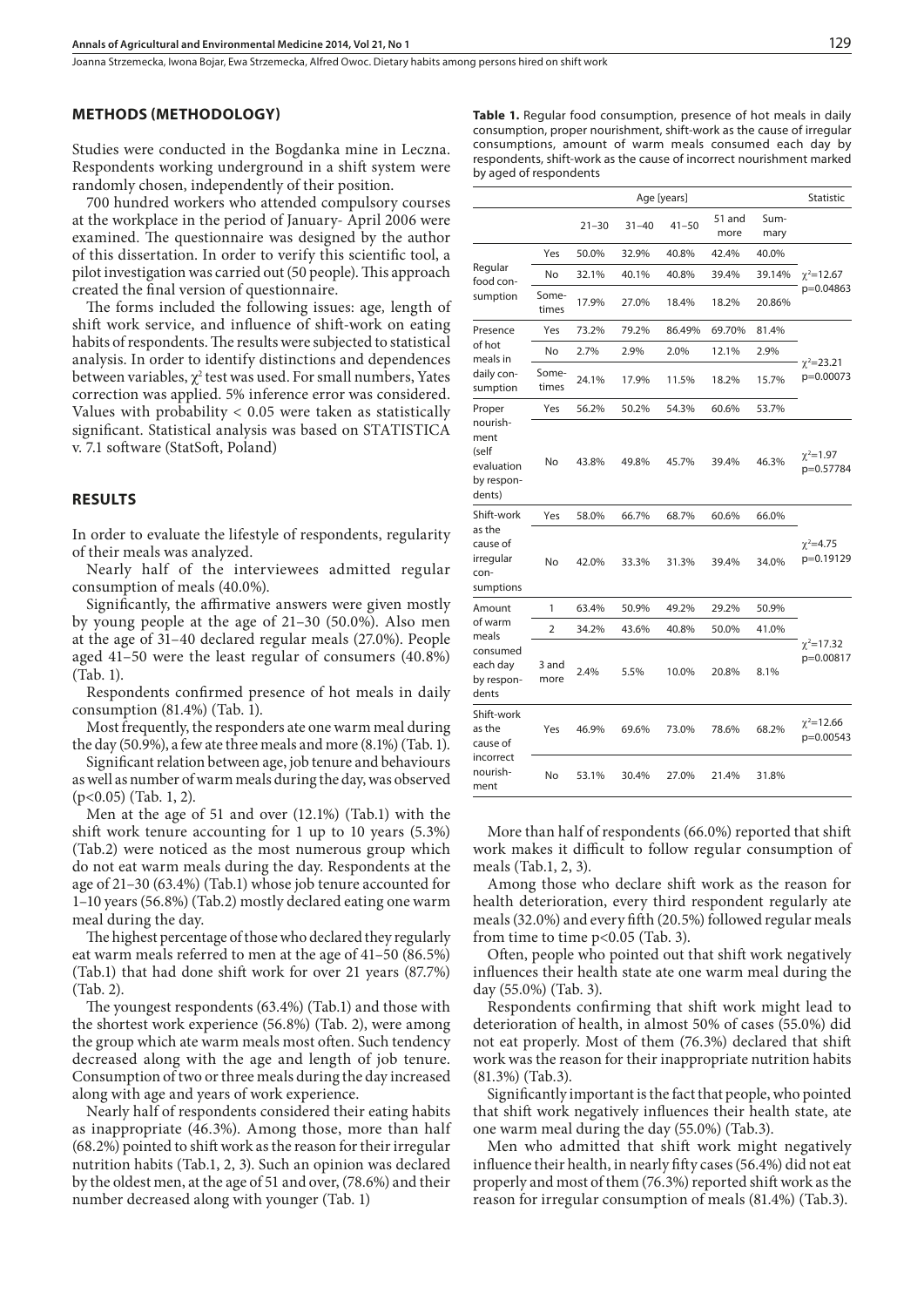**Table 2.** Regular food consumption, presence of hot meals in daily consumption, proper nourishment, shift-work as the cause of irregular food consumptions, number of warm meals consumed by respondents with reference the number of years worked in the shift type

|                                         | Number of years worked in the shift type |          |           |                |              |                                 |
|-----------------------------------------|------------------------------------------|----------|-----------|----------------|--------------|---------------------------------|
|                                         |                                          | $1 - 10$ | $11 - 20$ | 21 and<br>more | Sum-<br>mary | <b>Statistic</b>                |
|                                         | Yes                                      | 44.4%    | 38.3%     | 37.9%          | 40.0%        | $\gamma^2 = 4.02$<br>p=0.40394  |
| Regular food                            | No                                       | 36.3%    | 38.6%     | 43.1%          | 39.1%        |                                 |
| consumption                             | Some-<br>times                           | 19.3%    | 23.1%     | 19.0%          | 20.9%        |                                 |
|                                         | Yes                                      | 74.4%    | 82.2%     | 87.7%          | 81.4%        | $\gamma^2 = 14.97$<br>p=0.00477 |
| Presence of hot<br>meals in daily       | No                                       | 5.3%     | 1.7%      | 2.0%           | 2.9%         |                                 |
| consumption                             | Some-<br>times                           | 20.3%    | 16.1%     | 10.3%          | 15.7%        |                                 |
| Proper nourishment                      | Yes                                      | 54.6%    | 52.7%     | 54.4%          | 53.7%        | $\gamma^2 = 0.22$<br>p=0.89429  |
| (self evaluation by<br>respondents)     | <b>No</b>                                | 45.4%    | 47.3%     | 45.6%          | 46.3%        |                                 |
| Shift-work as the                       | Yes                                      | 63.3%    | 65.1%     | 70.3%          | 66.0%        | $\gamma^2 = 2.36$<br>p=0.30702  |
| cause of irregular<br>food consumptions | No                                       | 36.7%    | 34.9%     | 29.7%          | 34.0%        |                                 |
|                                         | 1                                        | 56.8%    | 52.3%     | 43.6%          | 50.9%        | $\gamma^2 = 10.77$<br>p=0.02924 |
| Number of warm<br>meals consumed by     | $\overline{2}$                           | 40.0%    | 38.7%     | 45.4%          | 41.0%        |                                 |
| respondents                             | 3 and<br>more                            | 3.2%     | 9.0%      | 11.0%          | 8.1%         |                                 |

**Table 3.** Regular food consumption, presence of hot meals in daily consumption, proper nourishment, shift-work as the cause of irregular food consumptions according to self-assessment, number of warm meals consumed by respondents, shift-work as the cause of incorrect nourishment of shift work marked as the cause of health deterioration

|                                                             |                | Shift work marked as the cause of<br>health deterioration. |           |                |                                 |  |
|-------------------------------------------------------------|----------------|------------------------------------------------------------|-----------|----------------|---------------------------------|--|
|                                                             |                | Yes                                                        | <b>No</b> | $Sum-$<br>mary | <b>Statistic</b>                |  |
|                                                             | Yes            | 32.0%                                                      | 53.0%     | 40.0%          |                                 |  |
| Regular food consumption                                    | No             | 47.5%                                                      | 25.6%     | 39,1%          | $\gamma^2 = 38.43$<br>p=0.00001 |  |
|                                                             | Some-<br>times | 20.5%                                                      | 21.4%     | 20.9%          |                                 |  |
|                                                             | Yes            | 80.2%                                                      | 83.5%     | 81.4%          | $\gamma^2 = 1.18$<br>p=0.55362  |  |
| Presence of hot meals in daily                              | No             | 3.0%                                                       | 2.6%      | 2.9%           |                                 |  |
| consumption                                                 | Some-<br>times | 16.8%                                                      | 13.9%     | 15.7%          |                                 |  |
| Proper nourishment                                          | Yes            | 43.6%                                                      | 70.3%     | 53.7%          | $\gamma^2 = 47.47$<br>p=0.00001 |  |
| (self evaluation by<br>respondents),                        | No             | 56.4%                                                      | 29.7%     | 46.3%          |                                 |  |
| Shift-work as the cause of                                  | Yes            | 81.3%                                                      | 41.0%     | 66.0%          | $\gamma^2$ =119.71<br>p=0.00001 |  |
| irregular food consumptions<br>according to self-assessment | No             | 18.7%                                                      | 59.0%     | 34.0%          |                                 |  |
|                                                             | 1              | 55.0%                                                      | 44.4%     | 50.9%          | $\gamma^2 = 6.91$<br>p=0.03153  |  |
| Number of warm meals                                        | $\overline{2}$ | 38.3%                                                      | 45.3%     | 41.0%          |                                 |  |
| consumed by respondents                                     | 3 and<br>more  | 6.7%                                                       | 10.3%     | 8.1%           |                                 |  |
| Shift-work as the cause of                                  | Yes            | 76.3%                                                      | 43.0%     | 68.2%          | $c^2 = 30.53$<br>p=0.00001      |  |
| incorrect nourishment                                       | No             | 23.7%                                                      | 57.0%     | 31.8%          |                                 |  |

#### **DISCUSSION**

Shift-work determinates irregular nutrition habits. The quality, as well as quantity, of meals consumed by shiftworkers can significantly influence their health [11, 12].

Food Safety in Poland is regulated by many legal acts, both national and those of the EU [13].

Shift workers doing their work underground are hampered in the ability to consume warm food and at specified times. The following dissertation is an attempt to show how shift workers working underground cope with regular consumption of meals during the day, including hot meals.

Conducted studies in which almost half of respondents consider their nutrition habits as inappropriate (46.3%) confirms conclusions stated above. Among those, more than half of interviewees (68.2%) pointed to shift work as the reason for their irregular nutrition habits. Such an opinion was declared by the oldest workers (78.6%) and the number decreased along with lower age. More than half of questioned (66.0%) reported that shift – work makes it difficult to eat regularly.

Time and number of consumed meals also depend on cultural and social factors [14, 15].

People who do shift – work, especially night work, eat sandwiches more often than those who work on one shift [16].

Shift workers are at the higher risk of health problems associated with non – typical and simple nutrition customs [17, 18, 19].

In the research, which refers only to shift – workers, it was observed that people doing shift work eat usually from 2 to 5 meals per day [20].

Most studies agree that shift work affects the distribution of food intake over 24 h and the selection of food items. In summary, shift workers preferred to eat cold food and fast food; fewer of them eat hot food: they tend to nibble rather than have a meal, and have fewer meals [10].

Conducted studies showed that respondents mostly eat one warm meal per day. The highest percentage of those who declared eating warm meals refereed to men at the age of 41–50 years old (86.5%) that did shift work for over 21 years (87.7%).

Most of Poles consider their eating habits as healthy one (65.0%) or even as very healthy (8.0%). Those who consume at least 3 meals per day were taken as people who follow healthy eating habits. People from the oldest group age (above 55 years old) eat the healthiest. Worse results were observed in the group of thirty years old respondents, among which only 8% follow healthy eating habits [21].

Other results were obtained in self – prepared studies, where nearly half of interviewees ate regularly. Significantly, affirmative answers were given mostly by the youngest people at the age of 21–30 (50.0%). Also men at the age of 31–40 declared consumption of regular meals (27.0%). Workers at the age of 41–50 referred to the group which consumes meals the least regularly (40.8%).

It has also been reported that the total energy and nutrient intakes increase when individuals eat with others; however, shift workers have fewer opportunities to take meals with their families and friends [10].

The authors speculate on the mechanisms that might underlie this association, which include disruption of the circadian rhythms that regulate metabolic and cardiovascular systems, a negative effect on diet and exercise, and an effect on both quality and quantity of sleep.